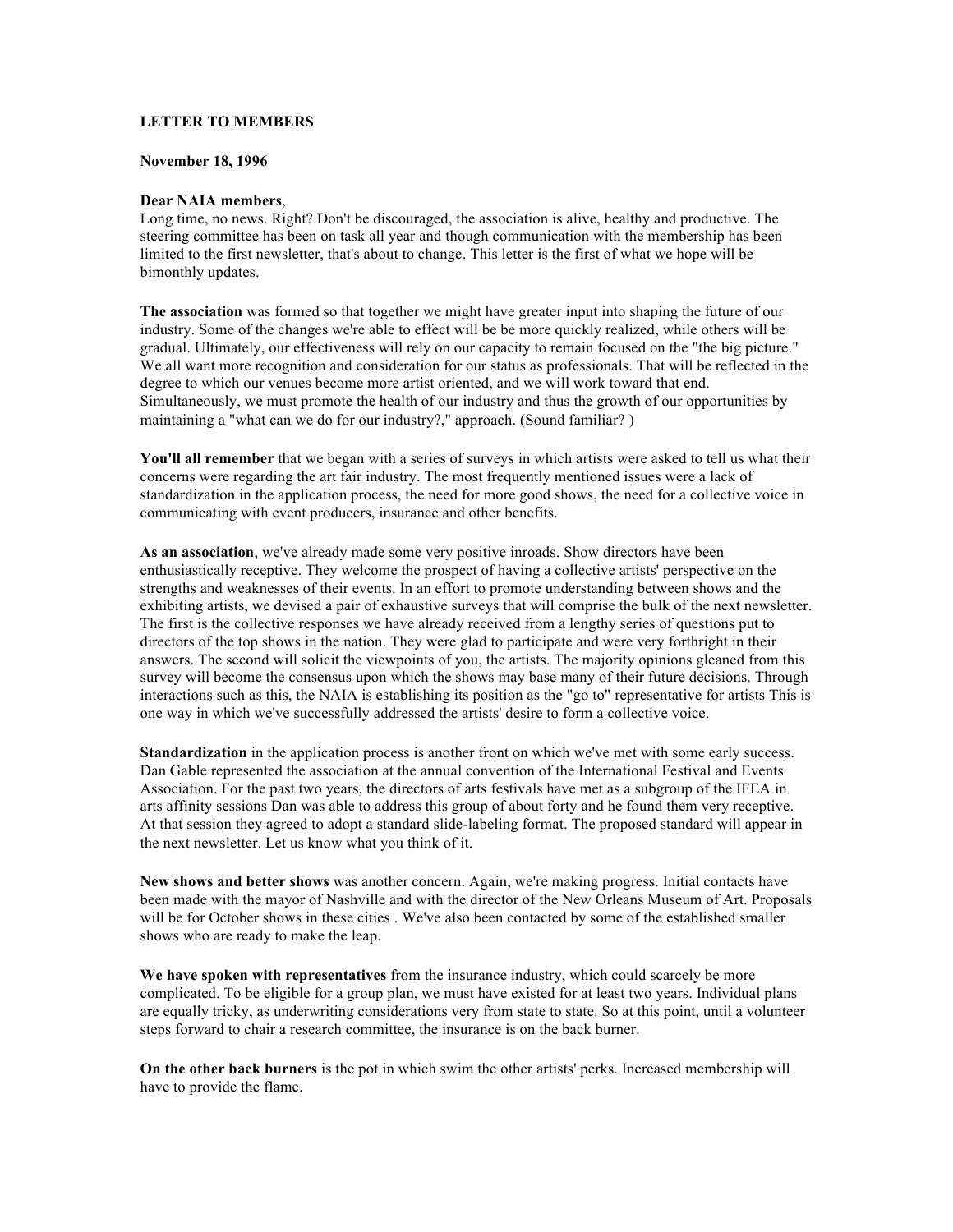We are able to say, however, that we're cooking up some nice benefits of our own! Michael Hamilton, who created and continues to maintain our web site, has devised a great plan for members to have their own pages linked to the NAIA address, even those of us who are not yet on-line.

**There's a "Who's Who Among Exhibiting Artists**" directory in the works, inclusive only of NAIA members, which will go to directors, curators, and galleries. There will be more info on both projects in the newsletter or the bimonthly letter which follows that..

**The steering committee** has spent the majority of its time this year wrestling with the nuts and bolts of incorporation. After months of letters, faxes and phone calls, committee members, each at their own expense, met in Winter Park, Florida, for two days in early November. We spent fourteen hours at a conference table and came away with this; a formal mission statement, a much discussed set of by-laws, a workable channel of communication, a membership policy, interim officers and nine committees.

**Just to head off any misunderstanding** among the NAIA membership, here's a sequential explanation of this "instant officers" phenomenon.

**The reach of the organization** is limited at this juncture by financial restrictions that cannot be wholly overcome by membership dues. In order for us to reach out for broader support we find it necessary to incorporate as a nonprofit entity. Legal requirements require that we formalize a set of bylaws, establish a board of directors, and have an executive board (officers).

**In the interest of continuity and expediency**, the steering committee appointed officers to hold title on an interim basis until a board of directors is convened and can assume directorial leadership of the association. In the future, the officers of the NAIA will be elected from among the full membership of the association and be confirmed by the board of directors. Your understanding and support of this interim appointment procedure is important, as the credibility of the association requires the trust of all those it represents. It is incumbent on each of us to convey confidence in this decision.

**The interim executive board** is Banister Pope, president; Larry Oliverson, vice president; Kathy Eaton, secretary; and Dan Gable, treasurer.

**It has been suggested** that we would be better served by securing leaders for whom the demands of artistic productivity are not a distraction. That may be the case, as the time required to pilot an organization is substantial. Unfortunately, this is a good idea whose time has not yet come. There are two primary reasons; one, the money isn't there, and two, citing the infancy of the association as a point of vulnerability, many artists are reluctant to grant leadership to someone outside our immediate ranks. So for now, the members of the executive board will have to give as best they can, shepherding control of our agenda and calling on the strengths of our membership. As we gain footing, secure financial support and establish operating policies, the association might do well to enlist professional leadership.

**Regarding our board of directors**, we will pursue as fine a board as we can enlist, seeking members who can function as advisors in a variety of professional disciplines and who command broad respect within their fields. Please be thinking of persons you know or know of whom you might suggest for inclusion.

**If anyone has wondered** where the money is, here's a financial report:

**Income** from dues: \$6985.70

### **Expenses**:

- \$1555.34 newsletter
- 159.00 K. Eaton postage